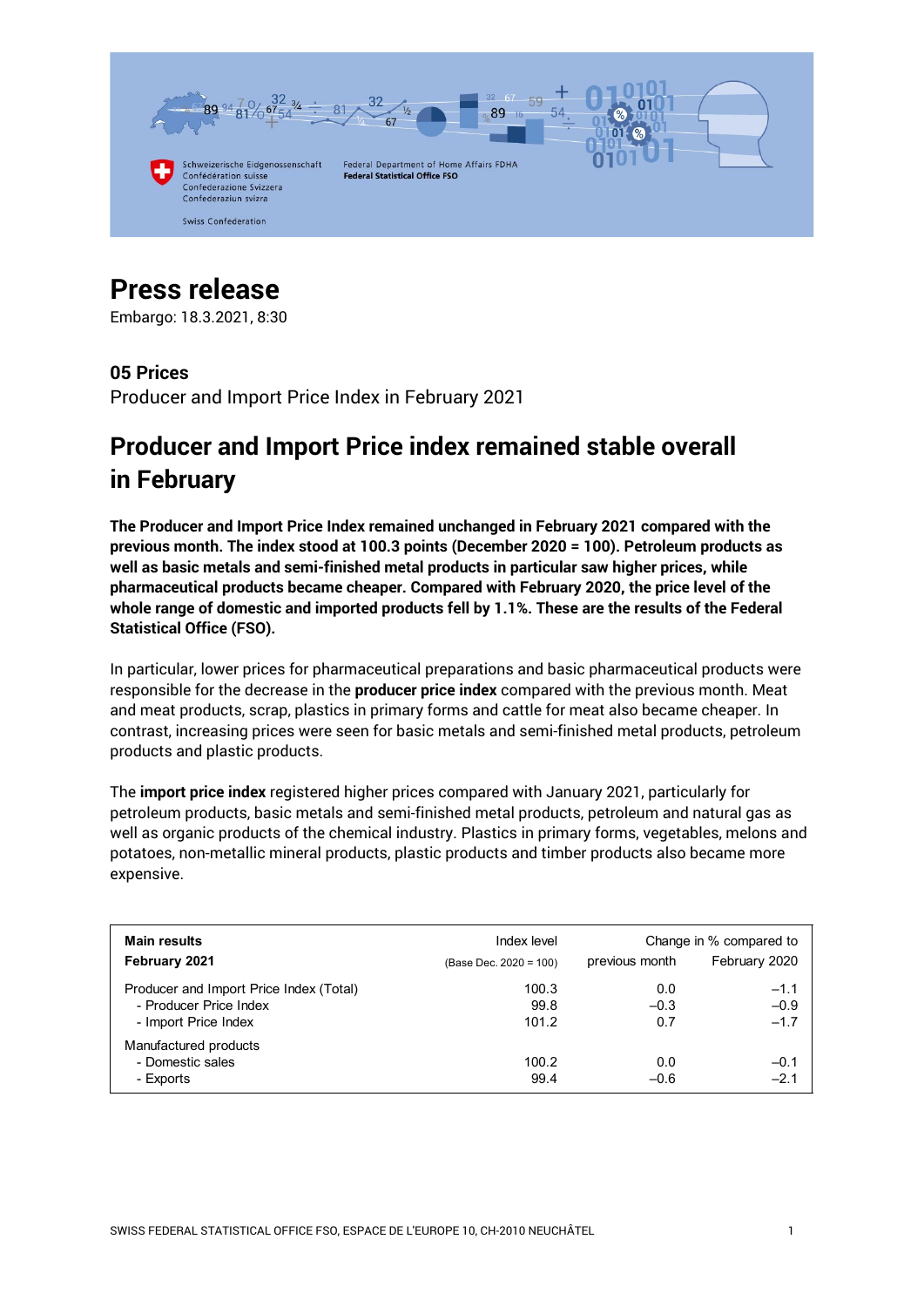## **Quality of results**

The current pandemic affects all of society and the entire economy. In this difficult context, the Federal Statistical Office (FSO) must continue to provide public opinion, particularly the country's decision makers and media, with reliable figures. We would like to take this opportunity to sincerely thank our partners who also do their utmost to transmit their data to us under difficult conditions.

In February 2021, it was possible to collect all prices according to the survey plan. The quality of the price collection for the Producer and Import Price Index meets the usual standards.

### **Applicable prices**

The prices of domestic products are surveyed for the domestic market at the first marketing stage (i.e. ex works). These ex works prices include neither valued added tax nor consumption tax (e.g. on tobacco, alcohol or petroleum products).

For exports, net sales prices are surveyed FOB (free on board) which, pursuant to definition, do not include valued added tax.

For imports, prices are surveyed at the Swiss border minus valued added, consumption and customs taxes.

In general, the market prices (transaction prices) for products are surveyed at the time of ordering. Price reductions (discounts) are deducted. Prices in foreign currencies are converted at the exchange rate on the first working day of the survey reference period in Swiss francs. The reference period always covers the period from the 1st to 8th of the survey month. This provision allows the results for the reference month to be calculated and published in the course of the subsequent month.

## **Producer price index for selected services**

Over a period of several years, the producer price index has gradually been extended to the service sector. The latest results are available at (in German):

[https://www.bfs.admin.ch/bfs/en/home/statistics/prices/producer-prices-import](https://www.bfs.admin.ch/bfs/en/home/statistics/prices/producer-prices-import-prices/services.html)[prices/services.html](https://www.bfs.admin.ch/bfs/en/home/statistics/prices/producer-prices-import-prices/services.html)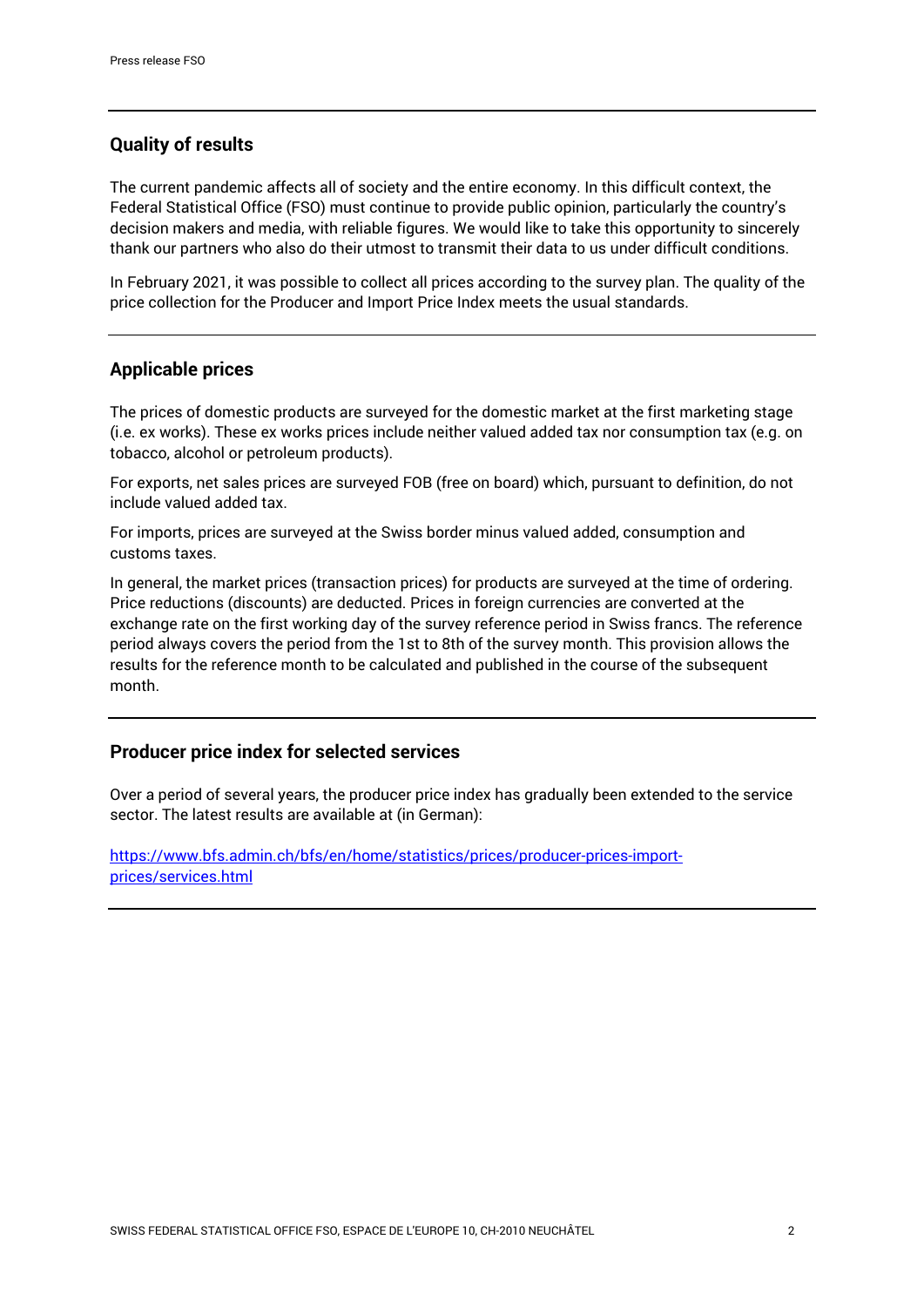#### **Information**

PPI information, FSO, Price section, tel.: +41 58 463 66 06, email: [ppi@bfs.admin.ch](mailto:ppi@bfs.admin.ch) FSO Media Office, tel.: +41 58 463 60 13, email: [media@bfs.admin.ch](mailto:media@bfs.admin.ch)

#### **Online**

Further information and publications: [www.bfs.admin.ch/news/en/2021-0193](https://www.bfs.admin.ch/news/en/2021-0193) Statistics counts for you: [www.statistics-counts.ch](https://statistics-counts.ch/) NewsMail subscription in German, French and Italian: [www.news-stat.admin.ch](https://www.bfs.admin.ch/bfs/de/home/dienstleistungen/kontakt/newsmail-abonnement.html) FSO website: [www.statistics.admin.ch](https://www.bfs.admin.ch/bfs/en/home.html)

#### **Access to results**

This press release has been established on the basis of the European Statistics Code of Practice, which ensures the independence, integrity and accountability of national and community statistical offices. Privileged access is supervised and under embargo.

In compliance with current legislation and the exercise of its monetary mandate, the Swiss National Bank (SNB) received this press release four working days before its release. For the preparation of economic forecasts and calculation of the quarterly GDP, the State Secretariat for Economic Affairs (SECO) also received the press release four working days before publication. The press agencies received this press release with an embargo of 15 minutes.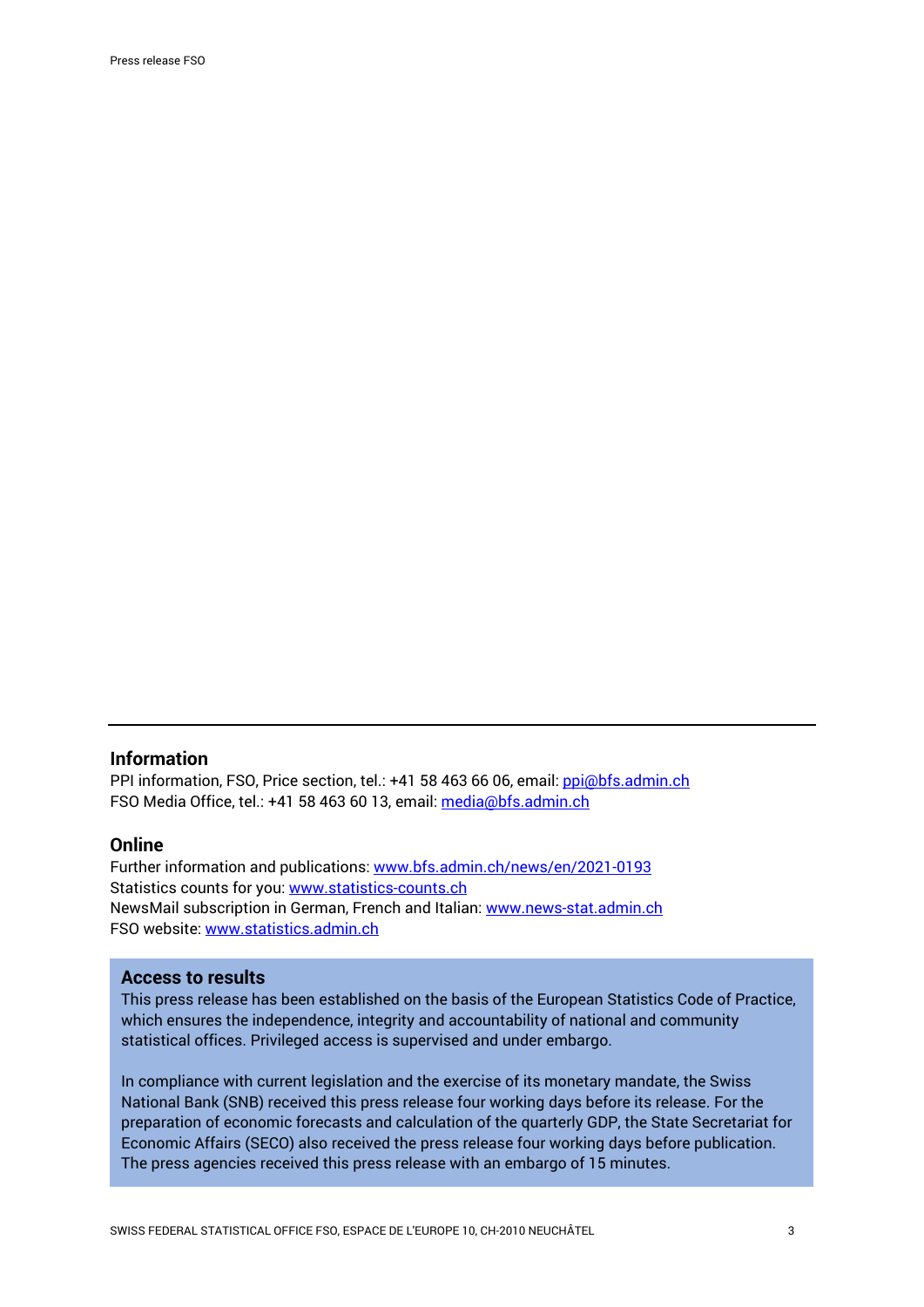#### **Statistical key figures in February 2021**

| Main product groups                                                                                          | Weight            | Index          | Change compared to prev. month |                   | Change            |
|--------------------------------------------------------------------------------------------------------------|-------------------|----------------|--------------------------------|-------------------|-------------------|
|                                                                                                              | in $%$            |                | in $%$                         | Contribution to   | compared to       |
|                                                                                                              |                   |                |                                | monthly change    | prev. year in %   |
| Producer Price Index: Total                                                                                  | 100,0000          | 99,8           | $-0,3$                         | $-0,332$          | $-0,9$            |
| Agricultural and forestry products                                                                           | 2,0714            | 97,6           | $-1,2$                         | $-0,025$          | $-1,9$            |
| Stone, sand and gravel, salt                                                                                 | 0,5816            | 101,5          | 1,5                            | 0,009             | 0,6               |
| Manufactured products                                                                                        | 92,7394           | 99,7           | $-0,3$                         | $-0,305$          | $-1,2$            |
| Food products, beverages, tobacco products<br>Textiles, wearing apparel, leather and related products, shoes | 9,7630<br>0,8706  | 99,5<br>100,0  | $-0,4$<br>0,0                  | $-0,043$<br>0,000 | $-0,4$<br>$-0,4$  |
| Timber products                                                                                              | 2,3191            | 100,3          | 0,3                            | 0,008             | 0,8               |
| Paper and paper products, printing                                                                           | 1,6073            | 100,7          | 0,7                            | 0,011             | 0,6               |
| Petroleum products                                                                                           | 0,7139            | 109,2          | 6,0                            | 0,044             | $-15,0$           |
| Chemical and pharmaceutical products                                                                         | 29,8095           | 98,6           | $-1,4$                         | $-0,407$          | $-4,4$            |
| Rubber and plastic products                                                                                  | 2,2682            | 101,0          | 1,0                            | 0,024             | 0,2               |
| Non-metallic mineral products                                                                                | 1,9258            | 100,0          | 0,0                            | 0,000             | $-0,1$            |
| Basic metals, metal products                                                                                 | 7,2602            | 101,1          | 0,8                            | 0,056             | 1,6               |
| Computer, electronic and optical products, watches                                                           | 14,5092<br>5,8293 | 100,0<br>100,1 | 0,0                            | 0,000<br>0,001    | 0,3<br>0,9        |
| Electrical equipment<br>Machinery                                                                            | 9,6393            | 100,0          | 0,0<br>0,0                     | 0,000             | 0,1               |
| Motor vehicles, motor vehicle parts, other transport equipment                                               | 1,0376            | 100,0          | 0,0                            | 0,000             | $-2,4$            |
| Furniture and other manufacturing                                                                            | 3,7788            | 99,7           | 0,0                            | 0,001             | $-0,8$            |
| Repair and installation of machinery and equipment                                                           | 1,4076            | 100,0          | 0,0                            | 0,000             | $\ldots$          |
| Electricity and gas supply                                                                                   | 3,2092            | 100,5          | 0,3                            | 0,009             | $-0,5$            |
| Water treatment and distribution, waste collection, recovery                                                 | 1,3984            | 108,8          | $-1,3$                         | $-0,019$          | 29,3              |
| Manufactured products: domestic sales                                                                        | 41,4213           | 100,2          | 0,0                            | 0,021             | $-0,1$            |
| Manufactured products: exports                                                                               | 58,5787           | 99,4           | $-0,6$                         | $-0,575$          | $-2,1$            |
| Agricultural and forestry products                                                                           | 2,0714            | 97,6           | $-1,2$                         | $-0.025$          | $-1,9$            |
| Intermediate goods                                                                                           | 28,0695           | 100,3          | 0,2                            | 0,061             | 0,4               |
| Capital goods                                                                                                | 27,5147           | 100,0          | 0,0                            | 0,006             | 0,0               |
| Consumer durables<br>Consumer non-durables                                                                   | 1,9576<br>35,0655 | 100,0<br>98,8  | 0,0<br>$-1,2$                  | 0,000<br>$-0,407$ | $-0,3$<br>$-3,3$  |
| Energy                                                                                                       | 4,1181            | 102,0          | 1,3                            | 0,053             | $-3,5$            |
| Core inflation $1$                                                                                           | 90,4465           | 99,6           | $-0,4$                         | $-0,352$          | $-1,1$            |
| Import Price Index: Total                                                                                    | 100,0000          | 101,2          | 0,7                            | 0,746             | $-1,7$            |
| Agricultural products                                                                                        | 1,8769            | 106,2          | 3,6                            | 0,069             | 6,8               |
| Mining and quarrying products                                                                                | 1,5903            | 115,0          | 5,6                            | 0,096             | $-6,0$            |
| Manufactured products                                                                                        | 96,5328           | 100,9          | 0,6                            | 0,581             | $-1,7$            |
| Food products, beverages, tobacco products                                                                   | 5,0468            | 100,1          | 0,2                            | 0,010             | $-0,8$            |
| Textiles, wearing apparel, leather and related products, shoes                                               | 7,0884            | 100,0          | 0,0                            | 0,000             | $-1,5$            |
| Timber products<br>Paper and paper products                                                                  | 1.1761<br>1,4007  | 101,8<br>100,6 | 1,8<br>0,6                     | 0,021<br>0,008    | 2,7<br>$-0,7$     |
| Petroleum products                                                                                           | 2,6323            | 115,1          | 7,4                            | 0,208             | $-15,2$           |
| Chemical and pharmaceutical products                                                                         | 28,1239           | 100,3          | 0,4                            | 0,105             | $-3,9$            |
| Rubber and plastic products                                                                                  | 3,3334            | 100,6          | 0,6                            | 0,021             | $-0,6$            |
| Non-metallic mineral products                                                                                | 1,6343            | 101,9          | 1,9                            | 0,031             | 1,6               |
| Basic metals, metal products                                                                                 | 7,5282            | 104,2          | 2,1                            | 0,163             | 7,1               |
| Computer, electronic and optical products                                                                    | 9,1448            | 99,6           | 0,1                            | 0,009             | $-1,4$            |
| Electrical equipment<br>Machinery                                                                            | 4,9474<br>8,1482  | 100,2<br>100,0 | 0,1<br>0,0                     | 0,004<br>0,000    | $-1,1$<br>$-0,2$  |
| Motor vehicles, motor vehicle parts, other transport equipment                                               | 10,8729           | 100,0          | 0,0                            | 0,000             | $-0,1$            |
| Furniture and other manufacturing                                                                            | 5,4554            | 100,6          | 0,0                            | 0,003             | $-0,6$            |
| Agricultural products                                                                                        | 1,8769            | 106,2          | 3,6                            | 0,069             | 6,8               |
| Intermediate goods                                                                                           | 27,0753           | 102,0          | 1,4                            | 0,391             | 0,0               |
| Capital goods                                                                                                | 28,9669           | 99,9           | 0,0                            | 0,009             | $-0,5$            |
| Consumer durables                                                                                            | 4,9830            | 100,7          | 0,0                            | 0,000             | $-1,2$            |
| Consumer non-durables<br>Energy                                                                              | 33,0429<br>4,0550 | 99,8<br>115,7  | $-0,1$<br>7,0                  | $-0,027$<br>0,304 | $-1,7$<br>$-11,8$ |
| Core inflation $1$                                                                                           | 89,4018           | 100,2          | 0,2                            | 0,211             | $-1,6$            |
| 2)                                                                                                           | 100,0000          | 100,3          | 0,0                            | 0,014             | $-1,1$            |
| Price Index Total Supply: Total<br>Core inflation                                                            | 90,1118           | 99,8           | $-0,2$                         | $-0,171$          | $-1,3$            |
| 3)<br>Price Index Total Supply, Domestic Supply: Total                                                       | 100,0000          | 100,7          | 0,4                            | 0,374             | $-0,7$            |
|                                                                                                              |                   |                |                                |                   |                   |

 $1)$  Total excluding raw materials and any product groups close to raw materials whose prices are subject to high volatility (in particular agricultural products, meat, petroleum products, metals, gas).

 $^{2}$  Total of producer price index (67.0869%) and import price index (32.9131%).

 $3$  Total of producer price index, domestic supply (45.7786%), and import price index (54.2214%).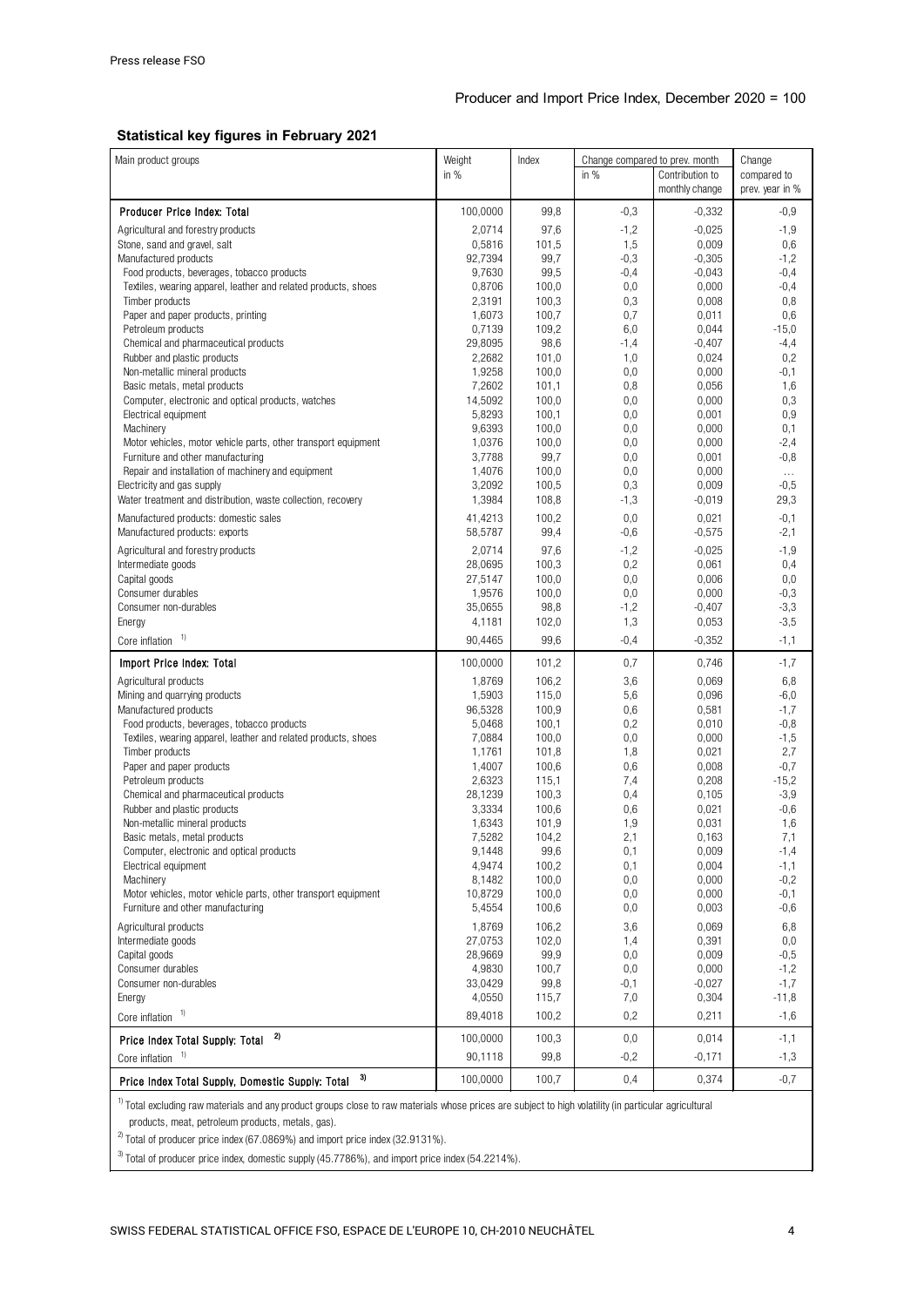#### **Most important contributions to the change in the total index in February 2021**

| Position                                   | Contribution to the<br>change of the total<br>index compared to<br>the previous survey | Weight<br>in $%$ | Index | Change<br>compared to<br>January 2021<br>in $%$ | Change<br>compared to<br>previous year<br>in $%$ |
|--------------------------------------------|----------------------------------------------------------------------------------------|------------------|-------|-------------------------------------------------|--------------------------------------------------|
| <b>Producer Price Index</b>                |                                                                                        |                  |       |                                                 |                                                  |
| Basic metals, semi-finished metal products | 0,050                                                                                  | 1.5702           | 104,1 | 3,2                                             | 6,8                                              |
| Petroleum products                         | 0,044                                                                                  | 0.7139           | 109,2 | 6,0                                             | $-15,0$                                          |
| Plastic products                           | 0,024                                                                                  | 2.1274           | 101,1 | 1,1                                             | 0,2                                              |
| Paper and paper products                   | 0.010                                                                                  | 0.7403           | 101,3 | 1,3                                             | 0,1                                              |
| Slaughter pigs                             | $-0,011$                                                                               | 0.2344           | 90,3  | $-5,0$                                          | $-17,8$                                          |
| Cattle for meat                            | $-0.021$                                                                               | 0.2788           | 89.8  | $-7,6$                                          | $-1,3$                                           |
| Plastics in primary forms                  | $-0,021$                                                                               | 0.6377           | 96,8  | $-3,2$                                          | $-8,7$                                           |
| Scrap                                      | $-0.031$                                                                               | 0.4150           | 126,9 | $-5,5$                                          | 34,7                                             |
| Meat and meat products                     | $-0.045$                                                                               | 1.9800           | 97,3  | $-2,3$                                          | $-3,2$                                           |
| Basic pharmaceutical products              | $-0.081$                                                                               | 2.9935           | 97,3  | $-2,7$                                          | $-3,2$                                           |
| Pharmaceutical preparations                | $-0,286$                                                                               | 20.0541          | 98,6  | $-1,4$                                          | $-5.9$                                           |
| Import Price Index                         |                                                                                        |                  |       |                                                 |                                                  |
| Petroleum products                         | 0,208                                                                                  | 2.6323           | 115,1 | 7,4                                             | $-15.2$                                          |
| Basic metals, semi-finished metal products | 0,163                                                                                  | 3.7956           | 108,3 | 4,1                                             | 15,6                                             |
| Petroleum and natural gas                  | 0,097                                                                                  | 1.4128           | 116,8 | 6,3                                             | $-4,7$                                           |
| Organic products of the chemical industry  | 0.093                                                                                  | 3.6934           | 102,5 | 2,5                                             | $-9,1$                                           |
| Plastics in primary forms                  | 0,056                                                                                  | 1.2280           | 104,5 | 4,5                                             | $-4,3$                                           |
| Vegetables, melons and potatoes            | 0.038                                                                                  | 0.3206           | 114,1 | 11,5                                            | 11,4                                             |
| Non-metallic mineral products              | 0.031                                                                                  | 1.6343           | 101.9 | 1,9                                             | 1,6                                              |
| Plastic products                           | 0.030                                                                                  | 2.6117           | 101.2 | 1,2                                             | $-0,3$                                           |
| Timber products                            | 0,021                                                                                  | 1.1761           | 101,8 | 1,8                                             | 2,7                                              |
| Pome and stone fruits                      | 0,015                                                                                  | 0.0821           | 134,1 | 15,5                                            | 84,0                                             |
| Rubber products                            | $-0,010$                                                                               | 0.7217           | 98,7  | $-1,3$                                          | $-1,8$                                           |
| Basic pharmaceutical products              | $-0.014$                                                                               | 3.2557           | 99.6  | $-0,4$                                          | $-2,7$                                           |
| Pharmaceutical preparations                | $-0,019$                                                                               | 16.5234          | 99.8  | $-0,1$                                          | $-1,8$                                           |